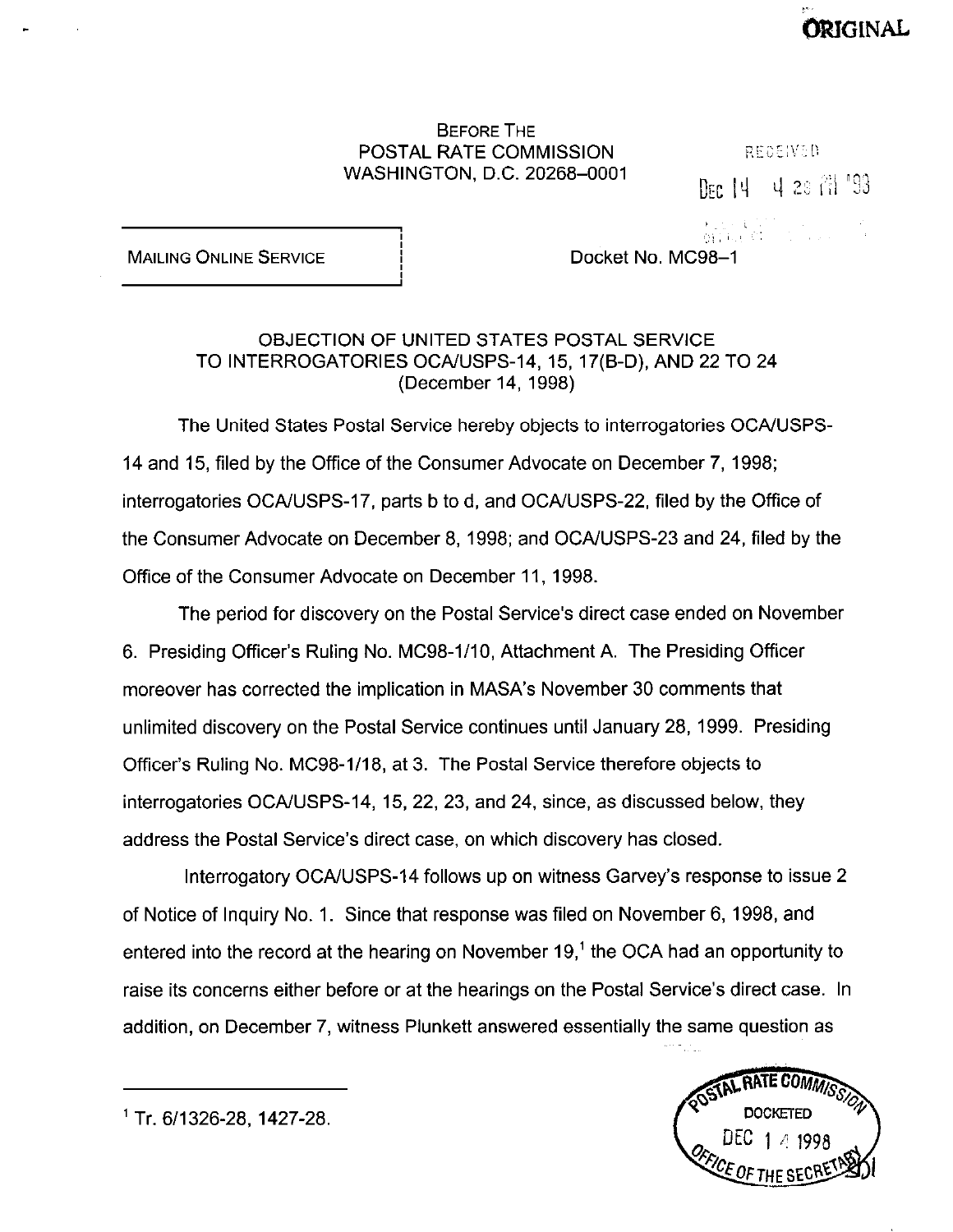in part (c) of this interrogatory. Moreover, witness Garvey discussed the issues raised by part (f) at the hearing. Tr. 6/1520-22; Tr. 7/1676-80. Thus, the OCA has already exercised its due process rights concerning the substance of witness Garvey's response to issue 2.

Interrogatory OCAIUSPS-15 follows up on witness Garvey's response to a question from Commissioner Goldway at the beginning of witness Garvey's hearing on November 19, 1998. Tr. 6/1521. The OCA had an opportunity to raise its concerns at the hearings on the Postal Service's direct case. Moreover, part (c) of this interrogatory requests a legal conclusion that is beyond the scope of discovery, and should be left for briefing.

Interrogatory OCAIUSPS-22 asks for confirmation of the meaning of abbreviations used in a Qualification Report attached to an interrogatory response filed on November 5, 1998. This interrogatory could have been asked before or at the hearings on the Postal Service's direct case. While these abbreviations are presented in the DMM, sections P012.2.3 and P710.3.3, the Postal Service objects to this interrogatory because of its tardiness.

Interrogatory OCA/USPS-23 asks follow-up questions on a report of the system developer provided by witness Garvey in response to interrogatory OCA/USPS-T1-57(i), filed November 17, 1998. The OCA asked about this report at the hearing on November 20,<sup>2</sup> and had an opportunity to conduct written follow-up on the report, presumably until November 24, 1998, based on the limits on follow-up discovery in Special Rule 2D from prior proceedings. This interrogatory is late.

Interrogatory OCAIUSPS-24 follows up on witness Plunkett's response to Notice of Inquiry No. 1, Issue 1. Since that response was filed on November 6, 1998, and

 $2$  Tr. 7/1676-80.

 $-2-$